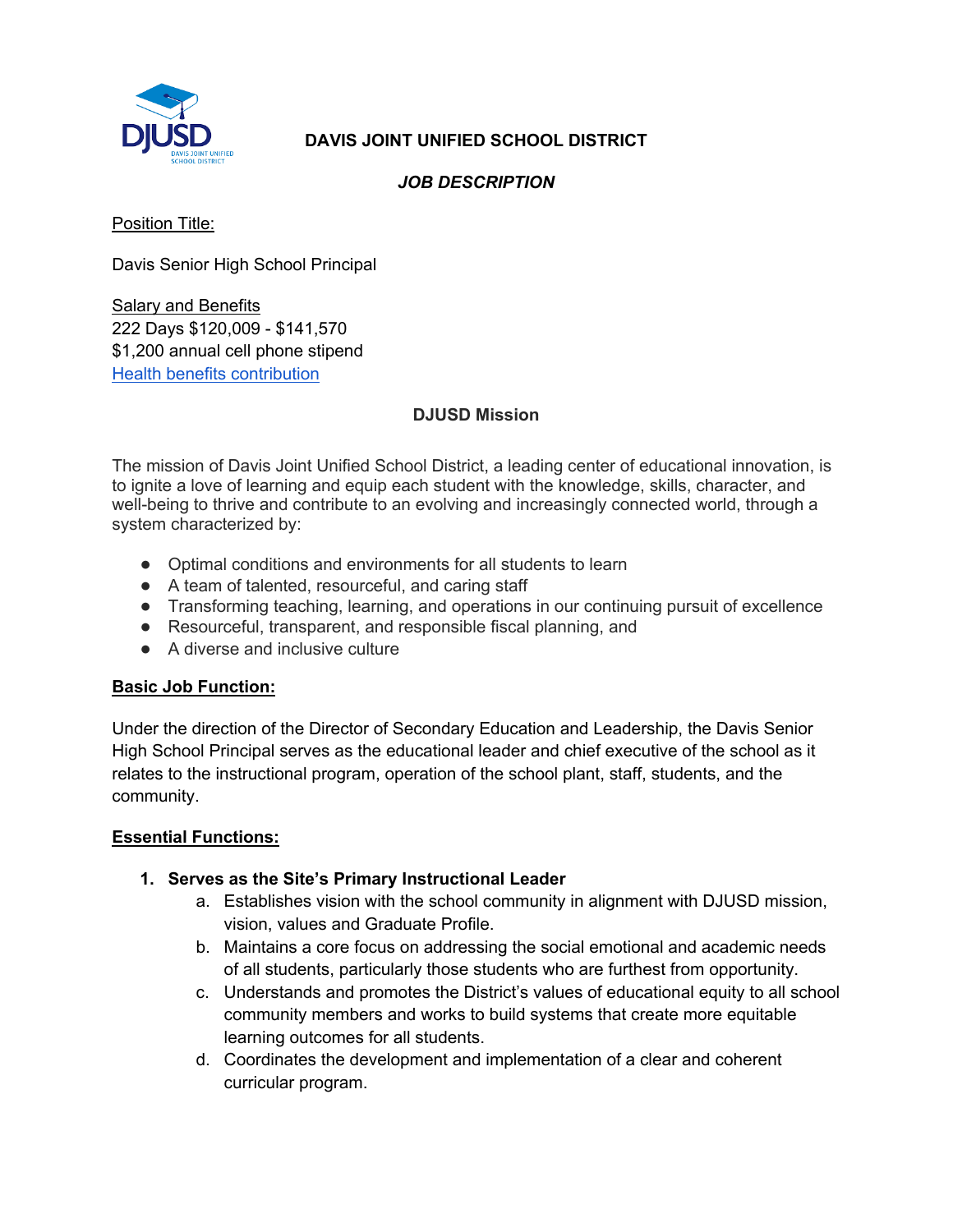- e. Serves on all committees assigned by the Associate Superintendent for Instructional Services.
- f. Collaborates with peers within the District to support the progression of students K-12.

# **2. Develops and Maintains a Positive School Culture**

- a. Promotes a positive, responsive, respectful and professional working culture among the students and staff.
- b. Reviews climate data to inform improvements to the systems that support student social emotional well-being and a positive culture on campus.
- c. Promotes the professional progress of the teachers and staff in creating a safe, inclusive, and supportive environment for every student.

# **3. Effective Staff Supervision, Management and Evaluation**

- a. Makes available for the Associate Superintendent a statement or schedule of the duties assigned to each staff member together with a complete work program of the school.
- b. Assigns classes, classrooms, workspaces, activities and supervisory duties to staff members.
- c. Carries the responsibility for the certificated evaluation process in the school in accordance with Board policy and Master Contract.
- d. Supervises or designates the supervision of work performed by the certificated and classified personnel in the school. Assures that the evaluation processes are observed.
- e. Requires classroom teachers to keep a program of daily work in such a manner that a substitute teacher may continue the work, and secures a substitute teacher in the absence of a regular teacher.
- f. Refers to the Director Personnel Services and Director of Secondary Education any conflict over authority within the school. Until such conflict is resolved by mediation, the authority of the principal shall prevail.
- g. Investigates parent/student complaints against staff in accordance with District procedures and encourages restorative conferencing and mediation when appropriate.
- h. Report any allegations of sexual harassment/discrimination immediately to the Title IV coordinator.

### **4. Develops and Implements Effective Staff Professional Learning**

- a. Assists the Associate Superintendent's office in the effort to improve the efficiency of each member of the staff in the school in accordance with established plans.
- b. Promotes the professional progress of the teachers through such activities as teachers' meetings, individual conferences and in-service training, and other appropriate activities.
- c. Develops a culture of professional learning and collaboration amongst staff.

# **5. Administers School Site Operations, Safety and Management**

a. Administers district policies, programs, and regulations of the school system as they apply to the school.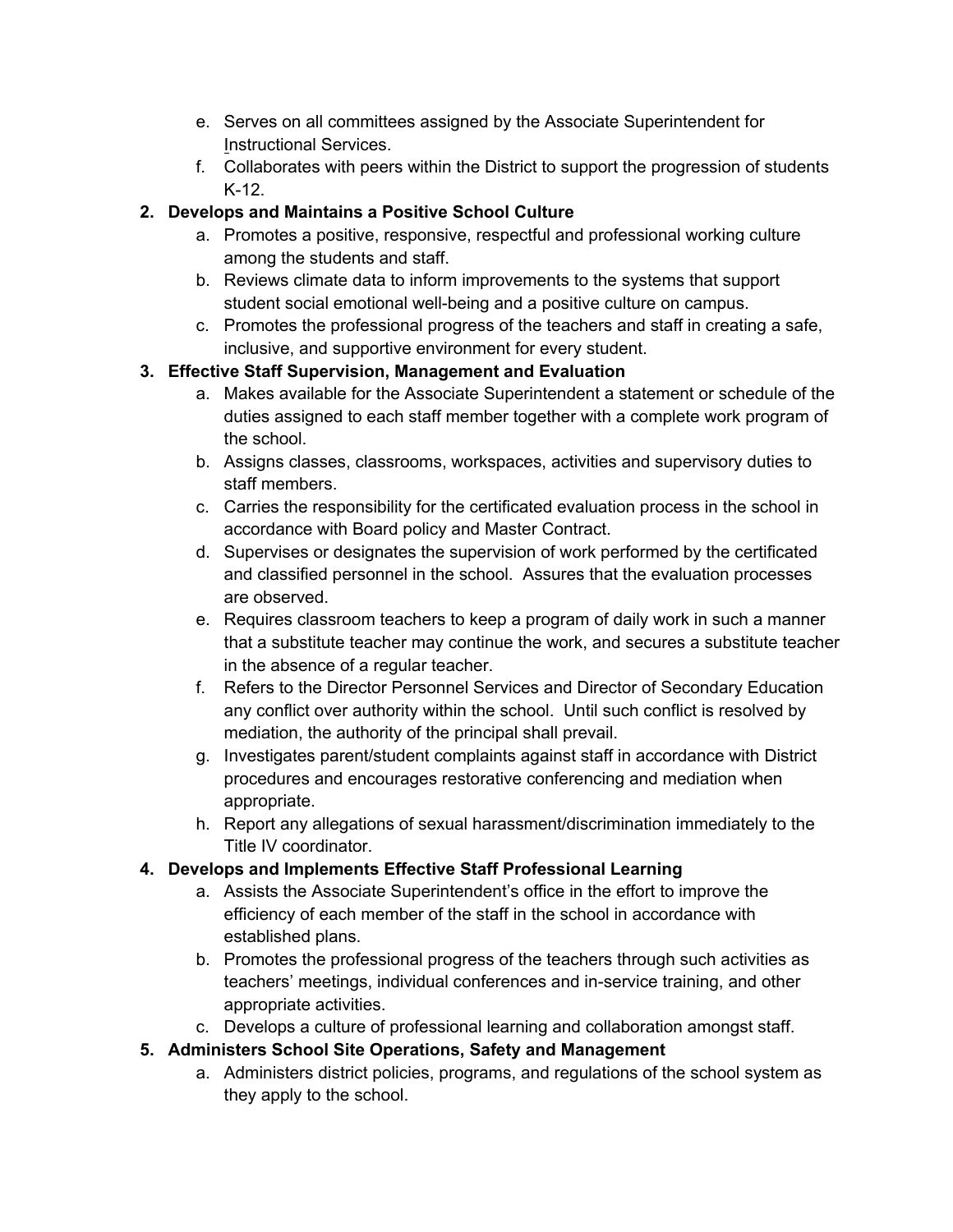- b. Recognizes that statutory law, Board policies, and instructions from the Superintendent constitute the administrative authority in the school.
- c. Reports all injuries incurred by staff members while on duty to the Associate Superintendent Student Services.
- d. Prepares or supervises the preparation of such other reports as are required by law or may be deemed necessary by the Superintendent or the Board.
- e. Enforces reasonable precautions to safeguard the health and general well-being of the staff and of the pupils within the school, and provides definite plans by which the school staff may be able to provide for the safety of the pupils in case of fire, national disaster, storm or other sudden danger to the school plan, and sees that the pupils are adequately trained to make such plans effective at any time.
- f. Keeps supervisors fully advised as to the conditions and needs of the school through established channels.
- g. Develop and implement the site budget, expenditures and budgetary controls in alignment with District practices and applicable laws.

### **6. Maintains Positive Student, Parent and Community Relations**

- a. Makes a special effort to cooperate with the parents of the pupils in the school and sees that parents are notified as soon as possible when pupils are failing in educational achievement or school conduct.
- b. Identifies, develops and supports the leadership capacity of staff, students and parents.
- c. Handles difficult situations with diplomacy and tact.

### **Knowledge and Abilities**

- Demonstrates the capacity to develop a culture of trust and responsibility among students, teachers, staff, and the community.
- Demonstrates the ability to develop and maintain high morale and a professional working relationship among the staff members.
- Demonstrates commitment to, knowledge of, and competencies in inclusion of all students, especially underrepresented students.
- Demonstrates effective written and oral communication skills.
- Demonstrates leadership and an ability to implement instructional change.
- Demonstrates the ability to self-reflect in order to improve personal practice, as well as to lead a parallel reflective process with staff.
- Demonstrates a strong understanding of student-centered instruction and systemic support required to continually improve student achievement.
- Demonstrates strong critical thinking and problem-solving skills.
- Demonstrates knowledge and competencies in Standards and Inquiry Based Education with a commitment to implementation and continued enhancement.
- Demonstrates knowledge of and skills in the components of effective instructional processes.
- Demonstrates collaborative leadership and team building, distributed leadership among administrators, teachers, staff, parents, students and community members.